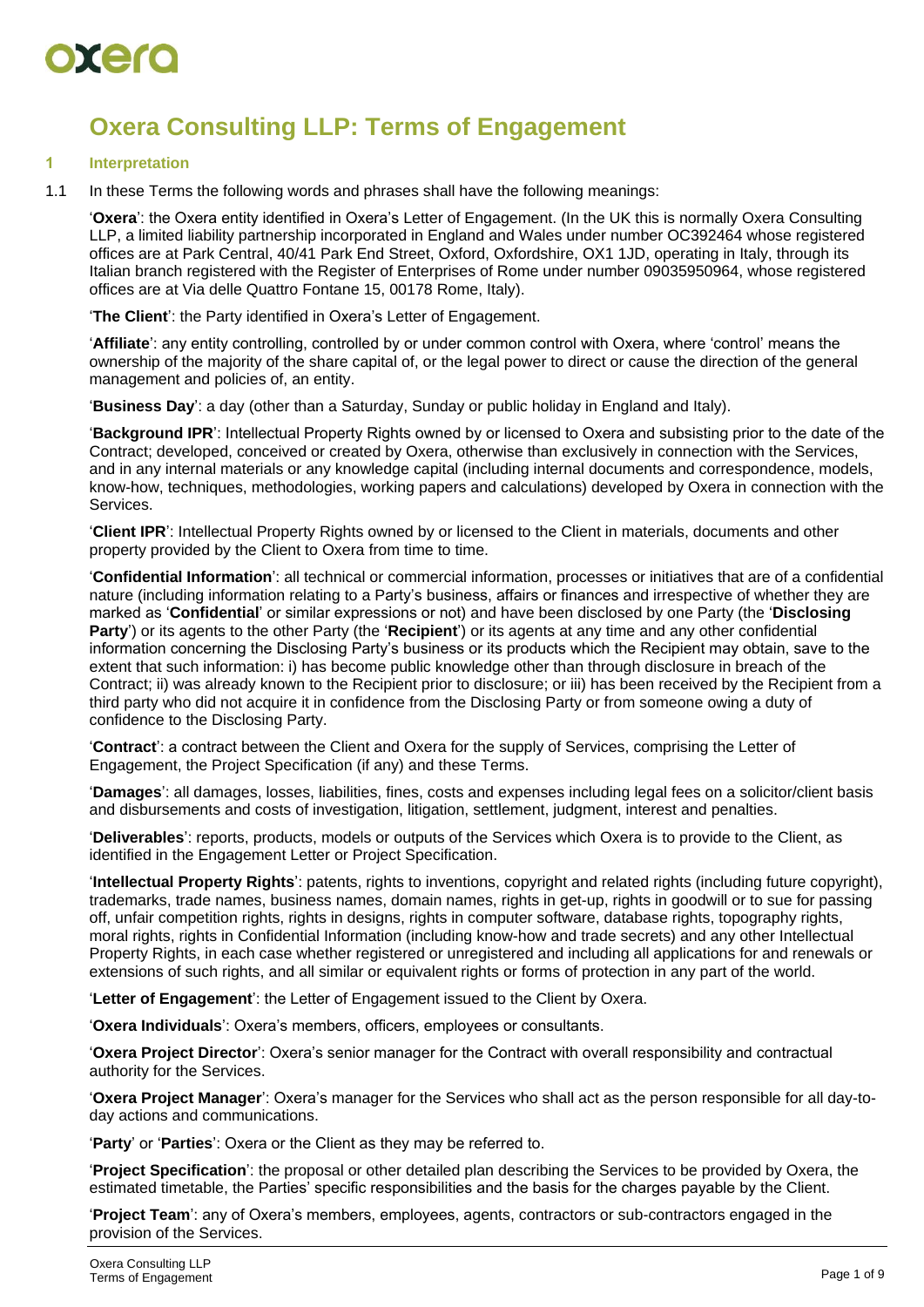## DIETO

'**Services**': the Services to be provided to the Client by Oxera under the Contract as set out in the Letter of Engagement and/or Project Specification or otherwise agreed with the Client from time to time.

'**Terms**': these Terms of Engagement.

- 1.2 If there is any conflict or inconsistency between the Terms, the Letter of Engagement or the Project Specification, then unless stated otherwise the order of priority from highest to lowest is: i) the Letter of Engagement; ii) the Project Specification; iii) these Terms.
- 1.3 In these Terms, unless the context requires otherwise:
	- 1.3.1 references to any law or regulation include any updates or amendments to it;
	- 1.3.2 a reference to the singular includes the plural and vice versa;
	- 1.3.3 a reference to a person includes any natural person or any legal person, body or organisation, incorporated or unincorporated;
	- 1.3.4 a reference to a Party means a Party to the Contract;
	- 1.3.5 words following includes, including, for example and in particular shall be construed as indicative and not exhaustive; and
	- 1.3.6 references to **writing** include emails between the Parties' authorised representatives except in cases of legal notices.

1.4 The language of these Terms (and/or the Contract) shall, in all cases, be construed as a whole according to its fair meaning and without implying a presumption that the terms hereof should be construed against one Party, as opposed to the other, by reason of the rules of construction that a document is to be construed against the Party who has prepared the same.

#### <span id="page-1-0"></span>**2 Oxera's relationship with the Client**

- 2.1 By signing the Letter of Engagement the Client is accepting Oxera's offer to provide the Services on the terms set out in the Contract and is entering into the Contract with Oxera.
- 2.2 The terms of the Contract govern the provision of the Services to the exclusion of all other terms which the Client seeks to impose or incorporate (including any standard terms to which the Client refers in any purchase order or other document), or which may be implied by trade, custom, practice or course of dealing.
- 2.3 Oxera may subcontract some of the Services to Oxera's Affiliates or other service providers who may deal with the Client directly (such as members of the Project Team who are consultants rather than Oxera's employees).
- <span id="page-1-1"></span>2.4 Subject to these Terms, Oxera alone will be liable to the Client in connection with the performance of the Contract, including for any wrongful acts or omissions of any Oxera Individual. No Oxera Individual (including the Oxera Project Manager and the Oxera Project Director) shall owe the Client any personal duty of care nor be liable to the Client. The Client may not bring any claim, whether in contract, tort, under statute or otherwise, against any Oxera Individual (including the Oxera Project Manager and the Oxera Project Director) in connection with the Contract.

#### **3 Oxera's obligations**

- 3.1 Oxera shall use reasonable endeavours to manage and complete the Services in accordance with the Project Specification in all material respects.
- 3.2 Oxera shall use reasonable endeavours to meet the performance dates specified in the Project Specification, or other dates as agreed between the Parties, but any such dates shall be estimates only and time for performance shall not be of the essence of the Contract.
- 3.3 The Client may be required to formally approve the Deliverables provided during a phase of the Services in order for Oxera to proceed to a subsequent phase. If Deliverables have been approved expressly or tacitly (including by payment of the relevant invoice by Oxera) by the Client, the Client agrees that Oxera may rely on the suitability of these Deliverables for the performance of the remainder of the Services and Oxera shall not be liable for any defects in later Services or Deliverables to the extent that they are derived from Deliverables approved by the Client.
- 3.4 Oxera shall appoint the Oxera Project Director, Oxera Project Manager and Oxera Project Team. Oxera has the right to replace or alter the personnel provided from time to time at Oxera's discretion.
- <span id="page-1-2"></span>3.5 Any pricing set out in Oxera's Project Specification relates only to the scope of the Services described in it. If the Client requires any additional Services or any change in scope then these will be the subject of a further contract to be agreed and executed by the Parties either as a replacement of or extension to the Contract. In the absence of such a further contract Oxera will not be obliged to provide any additional or out-of-scope Services.

#### **4 The Client's obligations**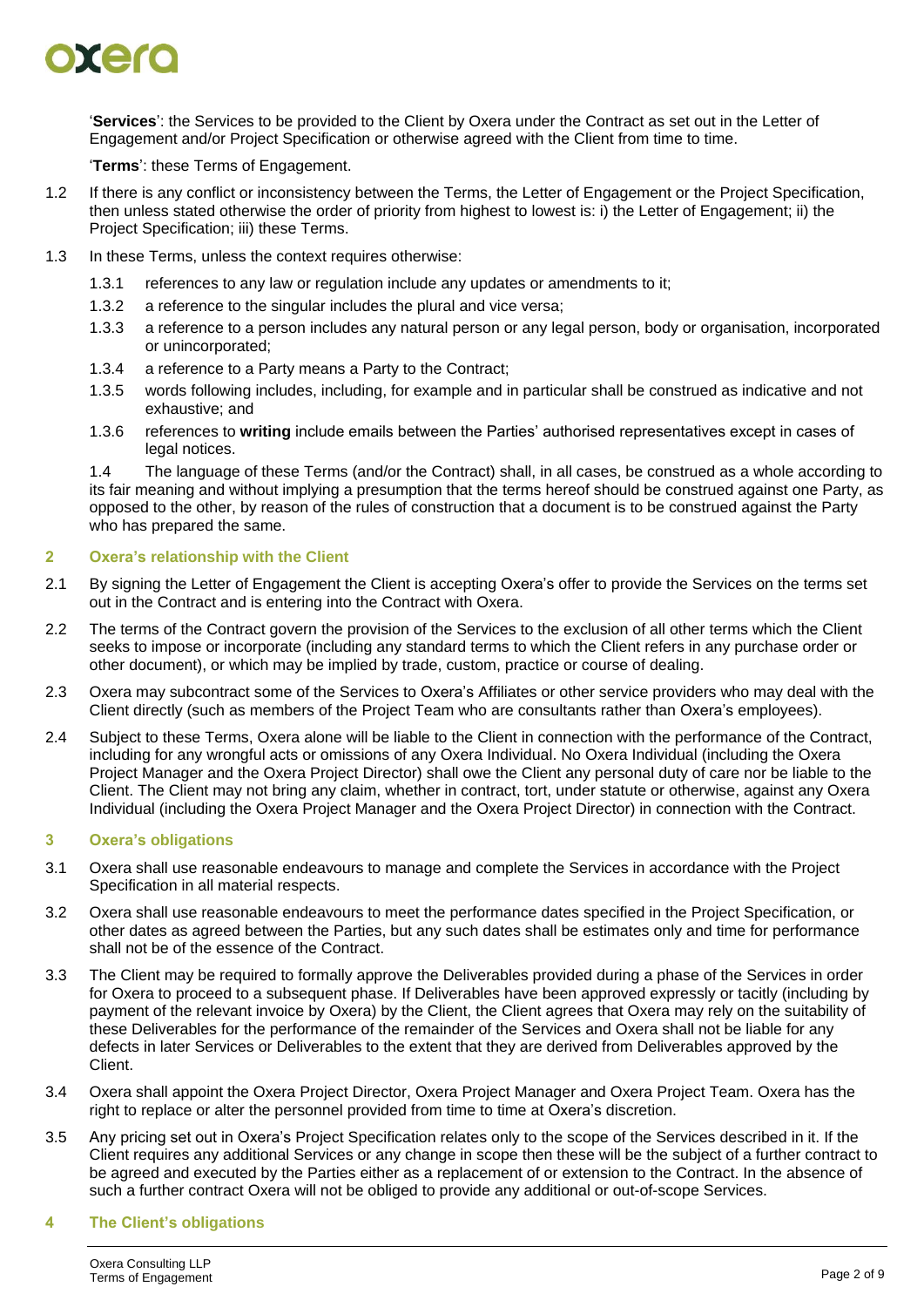### DIEK

#### 4.1 The Client shall:

- 4.1.1 co-operate with Oxera in all matters relating to the Services;
- 4.1.2 appoint and provide Oxera with contact details for the Client's representative for the management of the Contract, who shall have authority to manage day-to-day communications and interactions with Oxera as well as authority to bind the Client contractually;
- 4.1.3 provide, in a timely manner, such data, information and facilities as Oxera may reasonably request in order to provide the Services, and respond promptly to all queries or requests for instructions Oxera may raise in the course of providing the Services; and
- 4.1.4 ensure that the Project Specification is complete and accurate for the Client's requirements.
- 4.2 The Client warrants that all information, data and materials provided by the Client to Oxera will be, to the best of the Client's knowledge, lawful, accurate and complete in all material respects, that the Client is entitled to provide the information, data and materials to Oxera without recourse to any third party and that Oxera's authorised use of the information, data and materials for the purposes of the Contract will not infringe the rights of any third party. The Client will notify Oxera promptly if the Client has reason to believe that anything provided by the Client to Oxera is not lawful, accurate or complete or that its disclosure or use infringes any third party's rights.
- 4.3 If Oxera's performance in relation to the Services is prevented or delayed by any act or omission of the Client, or by a failure by the Client or the Client's members, officers, employees or consultants to perform any of their obligations as set out in the Contract ('**Client Default**'), then:
	- 4.3.1 Oxera shall not be liable for any for such failure or delay in performance, and therefore Oxera shall not be held liable for non-compliance with the deadlines communicated in this contract;
	- 4.3.2 Oxera may suspend performance of the affected Services until the Client has provided an adequate remedy to the Client Default; and
	- 4.3.3 Oxera shall be entitled to charge the Client for additional time Oxera may incur as a result of the Client Default, together with any additional costs, losses or expenses sustained or incurred by Oxera arising from the Client Default. Oxera shall use reasonable endeavours to mitigate these costs, losses or expenses;
	- 4.3.4 in the cases provided for in clauses 4.3.1 and 4.3.2 above, it is understood that Oxera has the right to demand full payment of the agreed consideration and that any payment made will be retained by Oxera as partial payments and down payments of the greater amounts due.

#### **5 Charges and payment**

- 5.1 The charges payable for the Services shall be calculated on either:
	- 5.1.1 a time and materials basis, at the rates set out in the Project Specification, or otherwise Oxera's standard hourly fee rates as advised to the Client and amended from time to time; or
	- 5.1.2 a fixed price basis.
- 5.2 If the charges payable for the Services are payable on a time and materials basis, Oxera shall ensure that all members of the Project Team complete timesheets recording time spent on the Services, and Oxera shall use such timesheets to calculate the charges covered by each invoice.
- 5.3 If Oxera is required by any legal process to produce information or personnel as witnesses in connection with the subject matter of this Contract, the Client shall reimburse Oxera for any time (at Oxera's standard rates) and expenses (including reasonable legal costs) incurred, unless Oxera is a Party to the relevant proceedings or investigation.
- 5.4 Oxera shall invoice the Client for Oxera's charges:
	- 5.4.1 in relation to Services charged at a fixed price, at such intervals as are set out in the Project Specification; and
	- 5.4.2 in relation to Services charged on a time and materials basis, monthly in arrears, in each case setting out the applicable charges for time, expenses and materials (together with VAT where appropriate) for the period concerned, with a detailed breakdown of (in the case of Services charged on a time and materials basis) the time spent by each member of the Project Team
- 5.5 The Client shall pay the cost of all accommodation, subsistence, travel, data acquisition and any other ancillary expenses reasonably incurred by Oxera in connection with the provision of the Services, and the cost of any materials or services reasonably and properly provided by third parties required by Oxera for the supply of the Services., all inclusive of any tax, import duty or surcharge due thereon.
- 5.6 All invoices rendered are due and payable within thirty (30) days of the invoice date.
- 5.7 Without limiting any other right or remedy, if the Client fails to pay Oxera on the due date Oxera may: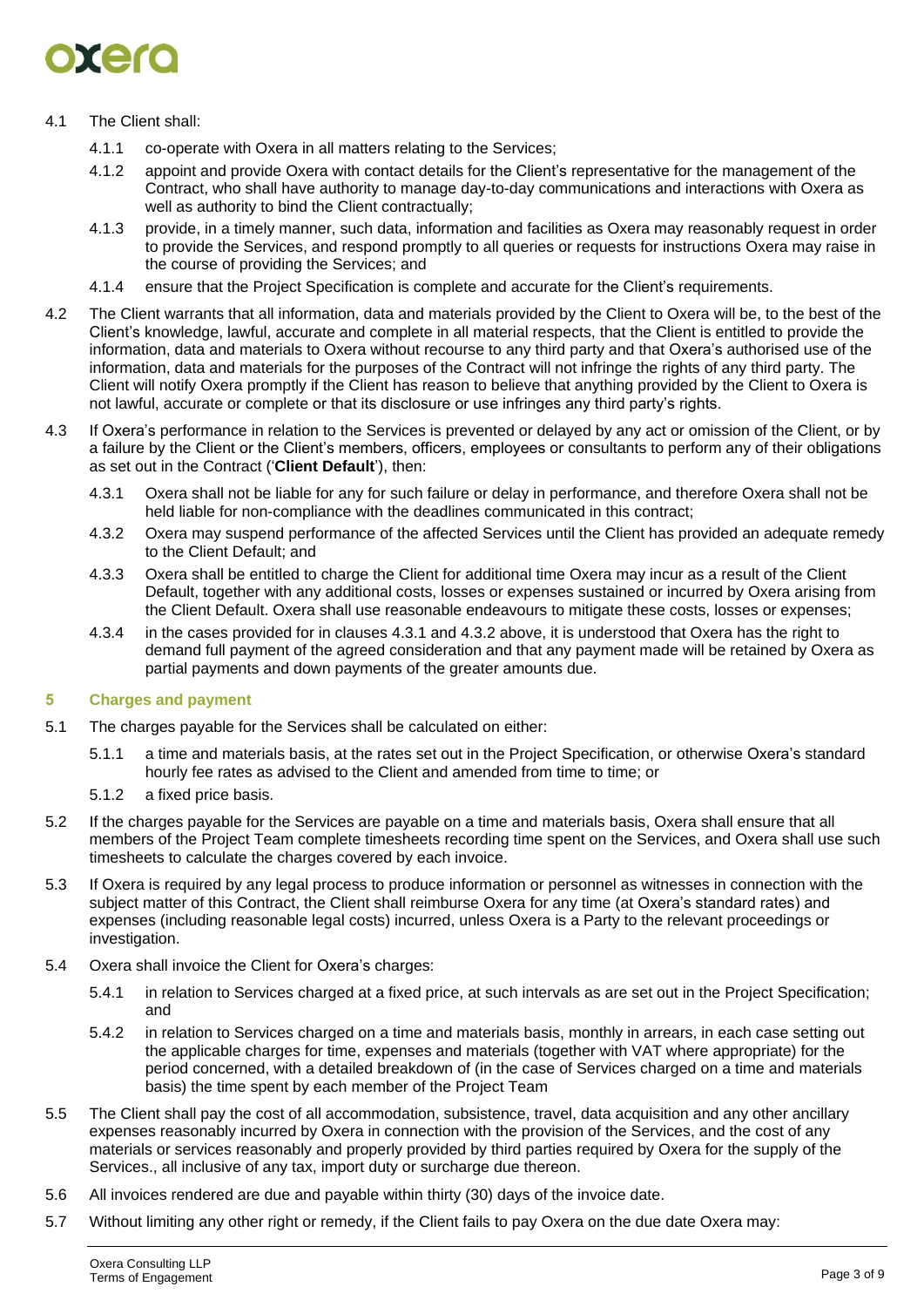## $\bullet$  and

- 5.7.1 charge the Client interest on the overdue amount at the rate provided by Article 5 of Italian Legislative Decree no. 231/2002, accruing on a daily basis from the due date until the date of actual payment of the overdue amount; and
- 5.7.2 suspend all Services until payment has been made in full.
- 5.8 Where the Client expects a third party to reimburse the Client for Oxera's charges, Oxera shall remain entitled to recover payment in full and upon these terms from the Client, whether or not the third party fails to pay the Client on the due date or at all.
- 5.9 The Client agrees that Oxera may set off any liability the Client has to Oxera against any liability Oxera has to the Client.

#### <span id="page-3-3"></span>**6 Third-party reliance**

- 6.1 Oxera's Services, including any Deliverables, are provided for the Client's benefit alone and are not intended to be relied upon by any third party. Oxera expressly disclaims all liability for any use of, or reliance placed on, Oxera's Services or Deliverables by any third party, unless Oxera has entered into a separate letter of reliance with that third party (in which case the extent of such liability will be determined solely by that letter).
- 6.2 The Client may not modify or adapt any Deliverable, disclose any Deliverable to any third party or publish any Deliverable except to the extent expressly anticipated in the Project Specification or Letter of Engagement, as required by law, or with Oxera's prior written consent. In disclosing or publishing any Deliverable or any material derived from the Deliverable the Client must include in full any disclaimers or references which Oxera included in the Deliverable and otherwise must comply with any laws or regulations which may apply to such disclosure or publication. Oxera expressly reserves all rights and remedies in relation to any unauthorised use of Oxera's Deliverables by third parties, including the right to take action for infringement or misuse of confidential information.
- <span id="page-3-4"></span>6.3 The Client will indemnify Oxera, Oxera's Affiliates and the Oxera Individuals against any Damages suffered or incurred by Oxera or them in connection with any claim brought or threatened against Oxera by any third party arising in connection with the Services or Deliverables, except to the extent that such claim is brought or threatened by a third party:
	- 6.3.1 with whom Oxera has entered into a letter of reliance to which that claim relates;
	- 6.3.2 on the basis that any of Oxera's Background IPR contained in those Deliverables infringes the relevant third party's rights; or
	- 6.3.3 based on personal injury or property damage which is proved to have been caused by Oxera's gross negligence or wilful misconduct.

#### <span id="page-3-2"></span>**7 Limitation of liability: THE CLIENT'S ATTENTION IS PARTICULARLY DRAWN TO THIS CLAUSE**

- <span id="page-3-0"></span>7.1 Nothing in the Contract excludes Oxera's liability:
	- 7.1.1 for death or personal injury caused by Oxera's negligence;
	- 7.1.2 resulting from fraud, gross negligence, wilful misconduct or fraudulent misrepresentation made by Oxera; or
	- 7.1.3 for any other liability for which liability may not lawfully be limited or excluded.
- <span id="page-3-1"></span>7.2 Subject to Clause [7.1:](#page-3-0)
	- 7.2.1 Oxera shall not be liable for:
		- i) any: loss of profits; loss of business; loss of agreements or contracts; loss of anticipated savings; loss of data; loss of reputation or depletion of goodwill (in each case whether direct or indirect); or
		- ii) any special, indirect or consequential loss, costs, Damages, charges or expenses however arising, and;
	- 7.2.2 Oxera's total aggregate liability in contract, tort (including, without limitation, negligence or breach of statutory duty), indemnity, misrepresentation, restitution or otherwise for any other Damages arising in connection with the performance or contemplated performance of the Contract shall be limited to the value of the fees paid for the Services (excluding expenses, materials and disbursements) during the six (6) months preceding the date on which the first event or occurrence giving rise to liability occurred (or, where such event or occurrence occurs during the first six (6) months of the Contract, the value of the fees which would have been paid for the Services assuming performance in full during those first six (6) months). For the avoidance of doubt, if there are multiple Client Parties to the Contract, Oxera's aggregate liability to all such Parties will be subject to this limit, and it will be a matter for the Client to allocate among the Client respective shares of any potential recovery of Damages from Oxera.
- 7.3 Without prejudice to Clause [7.2,](#page-3-1) Oxera's liability for Damages which the Client has suffered arising in connection in any case with the Services shall be limited to a proportion that is just and equitable having regard to the extent to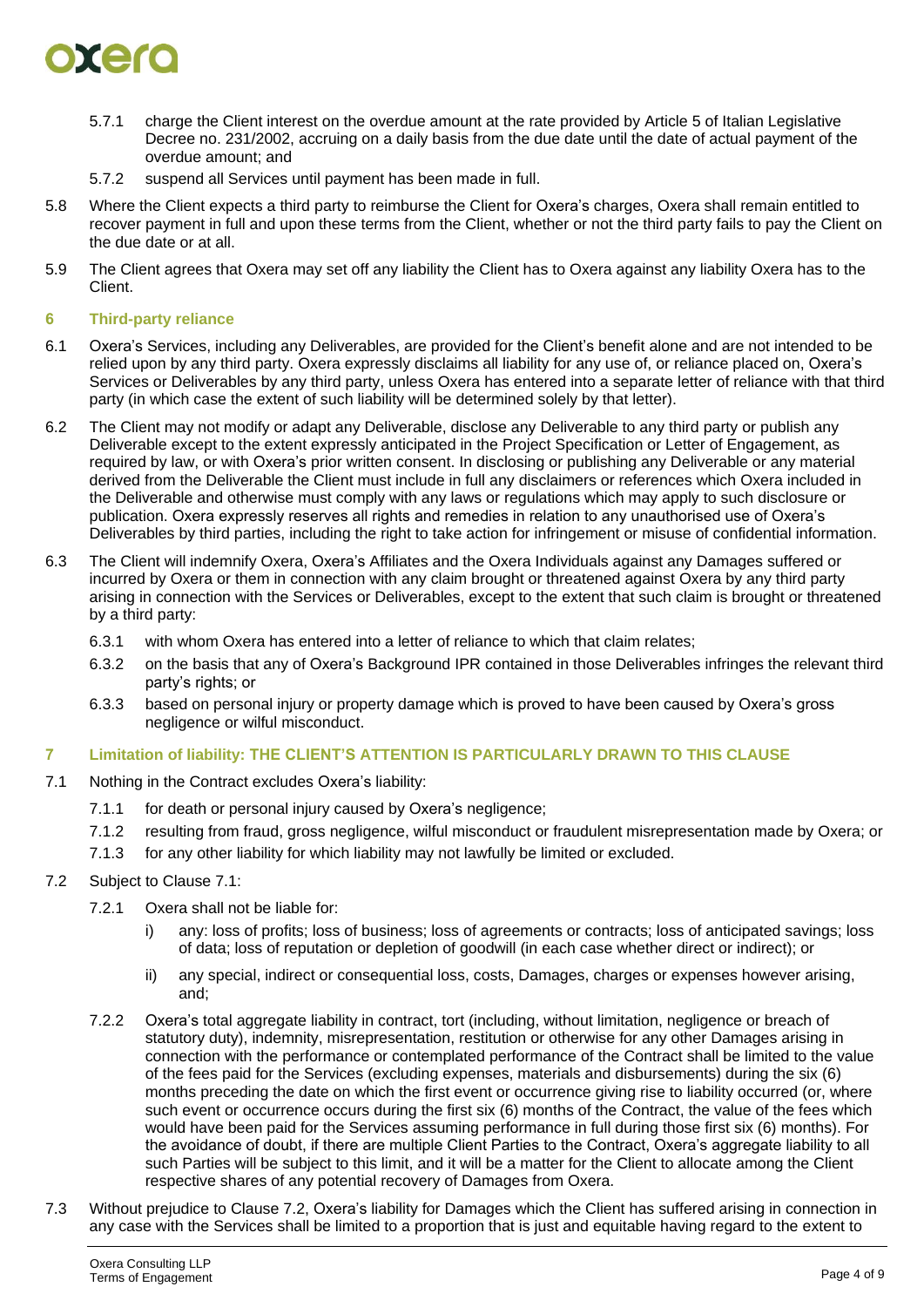

which Oxera, the Client and any other person who is jointly and/or severally liable to the Client for all or part of the same Damages is in each case responsible for such Damages and shall be subject to any limitations or exclusions agreed between Oxera but shall not be subject to limitations or exclusions agreed between the Client or any other person.

- 7.4 Where Oxera provides draft or provisional analysis, reports or other material, such analysis, reports or material is not to be relied upon for any reason whatsoever.
- 7.5 Except as specifically stated in the Contract, all warranties, conditions and other terms implied by statute, custom, trade usage, course of dealing or otherwise, in connection with Oxera's provision of the Services, are excluded to the fullest extent permitted by law.
- 7.6 No claim may be brought against Oxera in connection with the Services unless commenced within two (2) years after the date on which the Client became aware (or ought reasonably to have become aware) of the facts giving rise to the cause of action.
- 7.7 The Client acknowledges that Oxera's charges are calculated based on the risk profile assumed by Oxera taking into account the limitations and exclusions contained in this Clause [7](#page-3-2) and any change in that profile may entail a change in the relevant charges.

#### **8 Investment business**

- 8.1 Oxera is not licensed in the conduct of investment business or in the professional provision of investment services and activities for the public as defined, respectively, in the Financial Services and Markets Act 2000 and, as to the activities carried out in the Italian territory, in the Italian Legislative Decree no. 58/1998. If the Client is considering a specific investment the Client should consult their broker or other investment adviser. Any views on investments Oxera expresses are intended to be generic only. Oxera will not be liable for or in connection with any specific investment decision made by the Client, and the Client accepts all risk and responsibility in relation to their investment decisions.
- 8.2 The Services that Oxera provides shall in no way constitute tax advice and any obligation on a business, including that of the Client either directly or indirectly, shall remain the sole responsibility of the Client to report or comply with any relevant legislation, including but not limited to the EU Council Directive 2011/16 (known as '**DAC 6**') or other legislation as applicable. Where Oxera believes that the Services it provides imposes an obligation to report to any relevant authority it shall notify the Client as soon as possible of its intention to report in order to comply with its obligations.

#### **9 Insurance**

- 9.1 Oxera shall during the term of the Contract and for at least twelve (12) months after the Contract term has ended maintain the following insurance cover:
	- i) employers' liability;
	- ii) public/product liability; and
	- iii) professional indemnity insurance

in each case to a level of cover in accordance with good professional practice. Copies of Oxera's insurance certificates are available upon request.

#### **10 Intellectual Property Rights**

- <span id="page-4-0"></span>10.1 All rights in Oxera's Background IPR shall remain with and be owned by Oxera.
- 10.2 Subject to Clause [10.1,](#page-4-0) all Intellectual Property Rights in the Deliverables shall remain with and be owned by Oxera. Oxera hereby grants to the Client a worldwide, non-exclusive, royalty-free licence under Oxera's rights in the Deliverables and in any associated Background IPR solely to the extent necessary for the Client to use the Deliverables for the Client's business purposes, subject to the restrictions in Clause [6.](#page-3-3)
- 10.3 All Intellectual Property Rights in the Client IPR shall remain with and be owned by the Client. The Client hereby grants to Oxera a worldwide, non-exclusive, royalty-free licence to use, modify and adapt the Client's IPR for the sole purposes of providing the Services and for Oxera's record-keeping purposes in relation to the Services.
- 10.4 If the Deliverables contain any third-party data, materials or other content which Oxera has sourced and included with the Client's approval, then all Intellectual Property Rights in such items ('**Third-Party IPR**') shall remain with their proprietor. Unless Oxera agrees otherwise with the Client, it will be the Client's responsibility to obtain, and to comply with, the Client's own licences in relation to the Client's proposed use of such Third-Party IPR.
- <span id="page-4-1"></span>10.5 The Client shall indemnify, keep indemnified and hold harmless at the Client's own expense Oxera, Oxera's Affiliates and the Oxera Individuals from and against any and all Damages suffered or incurred by Oxera or them in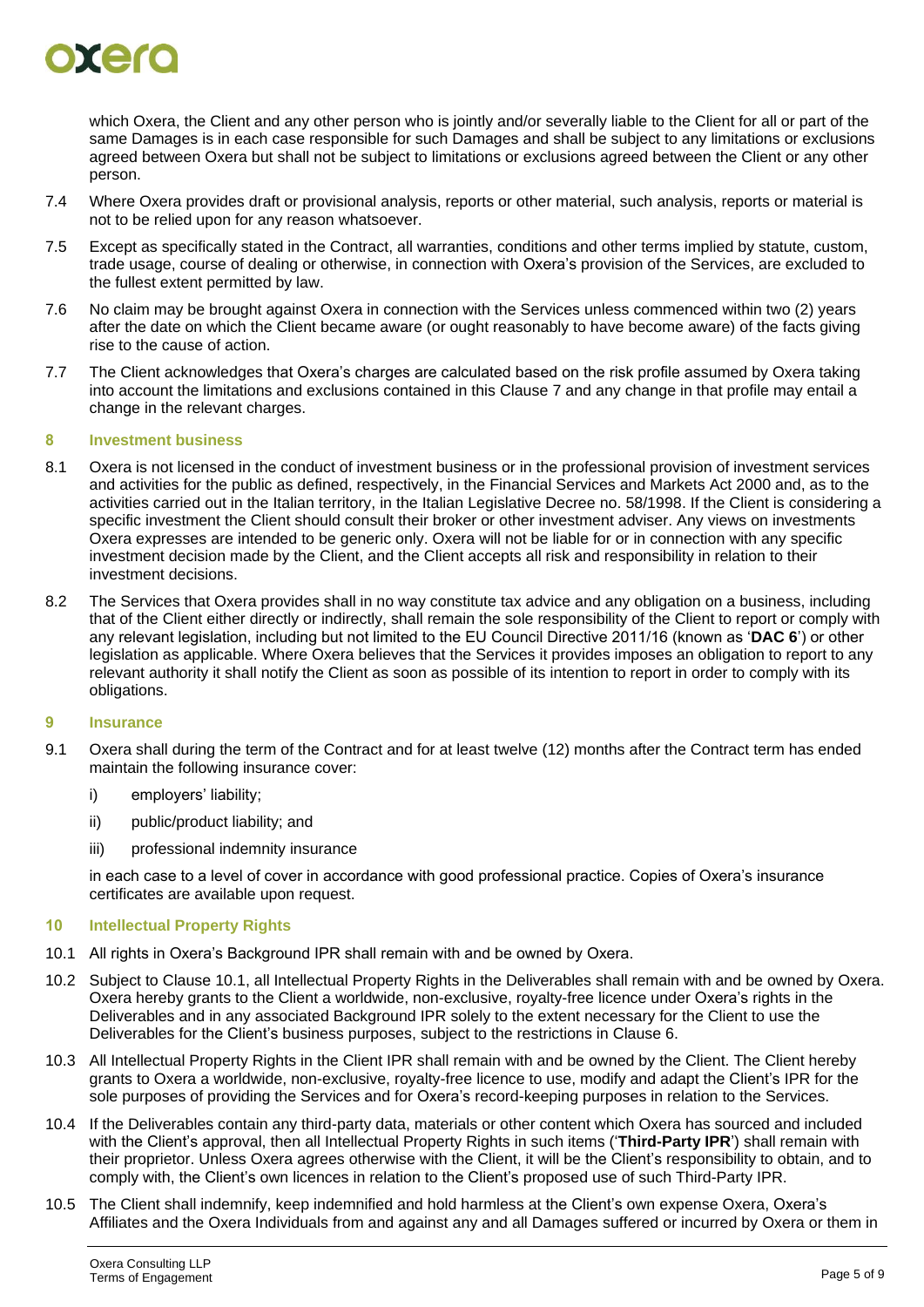### DIETO

connection with any claim or allegation by a third party that Oxera's possession, use, modification or adaptation of the Client's IPR in accordance with the terms of the Contract infringes the Intellectual Property Rights of that third party.

- <span id="page-5-0"></span>10.6 Oxera shall indemnify the Client, keep the Client indemnified and hold the Client harmless at Oxera's own expense from and against any and all Damages suffered or incurred by the Client as a direct result of any claim or allegation by a third party that the Client's use of the Deliverables in accordance with the terms of the Contract infringes the Intellectual Property Rights of that third party.
- 10.7 In relation to the indemnities given in Clauses [6.3,](#page-3-4) [10.5](#page-4-1) and [10.6](#page-5-0) the indemnified Party shall:
	- 10.7.1 promptly notify the indemnifying Party in writing with details of any relevant claim;
	- 10.7.2 not make any admission in relation to the claim;
	- 10.7.3 allow the indemnifying Party to have the conduct of the defence or settlement of the claim; and
	- 10.7.4 give the indemnifying Party all reasonable assistance (at the indemnifying Party's expense) in dealing with the claim.

#### **11 Confidentiality**

- <span id="page-5-1"></span>11.1 The Recipient shall:
	- 11.1.1 use the Confidential Information only to perform its obligations and exercise its rights under the Contract;
	- 11.1.2 maintain the Confidential Information of the other Party in secure conditions as to prevent unauthorised access by third parties, taking at least no less care than it takes to protect its own confidential information;
	- 11.1.3 restrict disclosure of such Confidential Information to:

i) such of its employees, Affiliates, agents, consultants or sub-contractors (including the Project Team) as need to know the same for the purpose of exercising its rights and performing its obligations pursuant to the Contract; or

ii) its legal and professional advisers for the purposes of taking advice;

and shall ensure that such persons are subject to obligations of confidentiality and non-use equivalent in effect to those in this Clause [11.1](#page-5-1) remaining in any case responsible for any breach of the latter.

- 11.2 The Recipient may disclose Confidential Information to the extent required by law or any legal or regulatory authority or court of competent jurisdiction, provided that to the extent permitted by law it notifies the Disclosing Party as early as possible, doing so to allow the Disclosing Party to take action to resist the disclosure request.
- 11.3 Both the Client and Oxera may use electronic media to correspond or transmit information and such use will not in itself constitute a breach of any confidentiality obligations. In particular, the Client acknowledges that Oxera uses a cloud-based IT infrastructure and that Confidential Information disclosed to Oxera may be hosted by: i) Microsoft Ireland Operations Ltd (in connection with the provision of cloud-based Office 365 services, including email); and ii) NetSuite Ltd (the provider of Oxera's enterprise management system which hosts project-related emails, documents and contact information).
- 11.4 While Oxera shall make every endeavour to secure Oxera's IT systems, Oxera cannot guarantee the security of these systems, nor that of any electronic communications or external server or system on or through which the Client's Confidential Information may be stored or processed. Oxera will not be liable to the Client in connection with any disclosure of the Client's Confidential Information or personal data as a result of any interception of communications, attack on Oxera's IT systems or those of Oxera's service providers, theft or loss of Oxera's devices or computer virus or other harmful code except to the extent caused by Oxera's gross negligence or wilful misconduct. If the Client has specific concerns about transferring sensitive information via email then Oxera shall agree other transfer protocols with the Client.
- 11.5 Upon termination of the Contract each Party shall forthwith destroy or, at the request of the other Party, return all information and materials belonging to the other Party in its or its contractors' or agents' possession, custody or control, including all Confidential Information of the other Party, provided that each Party may retain a single copy of such information or materials to meet legal, professional or regulatory requirements or *bona fide* internal compliance policy existing at the date of commencement of the Contract and neither Party shall be obliged to remove such information or materials from an electronic archival or back-up system if the archive or back-up will be overwritten automatically within a reasonable period of time. Any retained information or materials shall be subject to continuing obligations of confidentiality as set out in this Clause.
- 11.6 Oxera reserves the right to publicise the fact that the Client is Oxera's Client.
- **12 Conflicts of interest**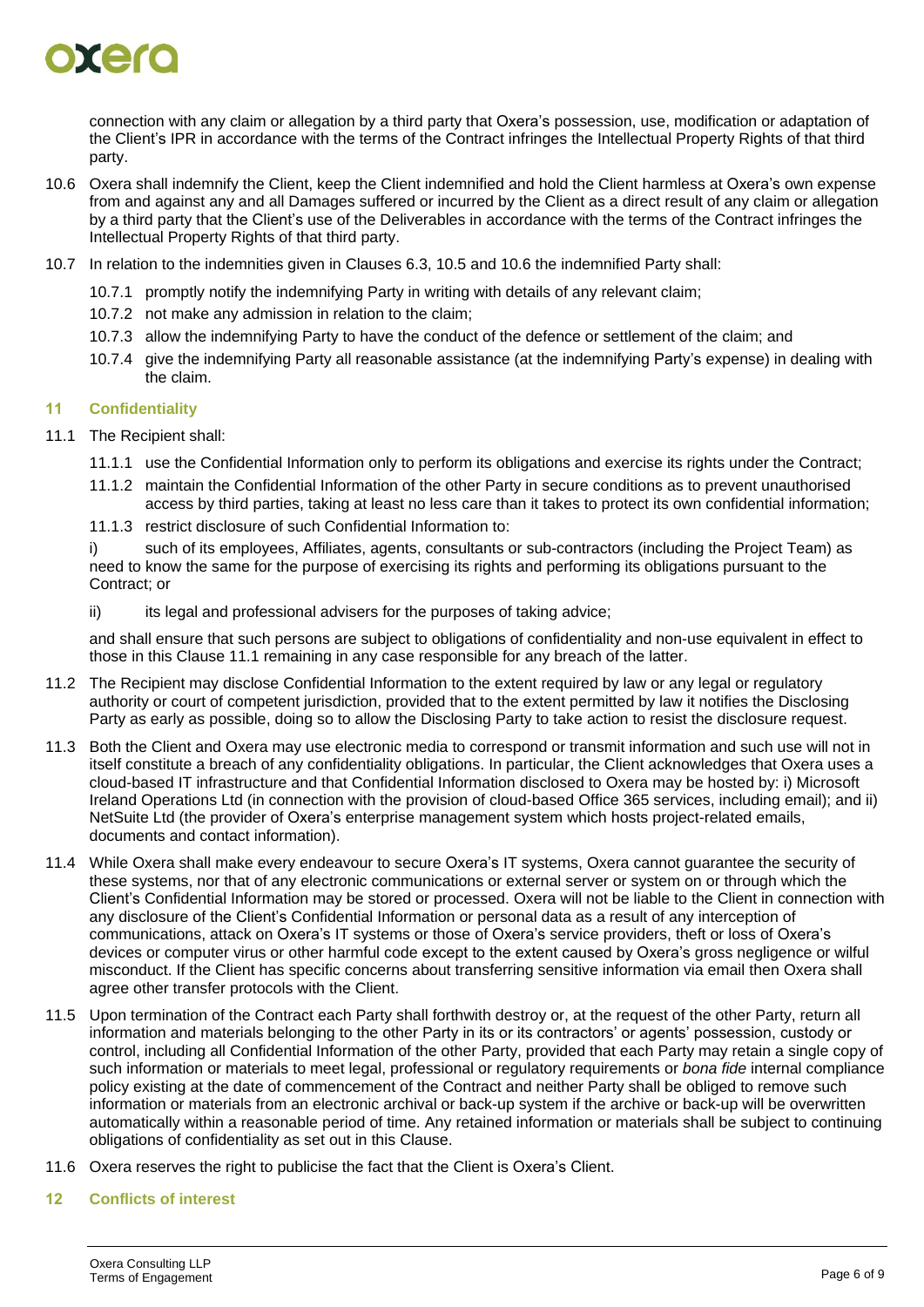# $\bullet$  and

- 12.1 If Oxera is engaged by the Client and providing Services to the Client in relation to a particular matter, Oxera shall not accept any engagement with a third party in relation to the same matter if Oxera determines that there is, or is likely to be, a conflict of interest between the Client's and that third party's respective interests in that matter, unless the Client has consented to Oxera doing so.
- 12.2 Otherwise, Oxera reserves the right to provide services to any other person at any time, including any person who may be engaged in activities similar to or in competition with the Client.
- 12.3 Oxera may, at its discretion, decline to provide Services to the Client or cease to provide Services to the Client in relation to any matter where to do so would, in Oxera's reasonable opinion, create a possibility of a conflict of interest or a breach of any contract in place with a third party. If Oxera ceases to provide Services for this reason, the Client shall be liable to Oxera for any charges incurred by Oxera before Oxera became aware of the possibility of such conflict or breach unless Oxera, in its discretion, agrees otherwise.
- 12.4 Where Oxera has declined or ceased to provide Services to the Client because Oxera determines that a conflict of interest or breach of contract is possible, Oxera may continue to provide services to the relevant third party without that provision of services being interpreted as a violation of Oxera's obligations (contractual or otherwise) towards the Client.

#### **13 Term and termination**

- 13.1 The Contract shall commence on the date of the Client's acceptance of the Letter of Engagement as set out in Clause [2a](#page-1-0)nd shall, unless terminated earlier for any reason, continue until the Services are completed.
- <span id="page-6-0"></span>13.2 Without limiting any other rights or remedies to which the Parties may be entitled, either Party may terminate the Contract with immediate effect on written notice to the other if:
	- 13.2.1 the other Party commits a material breach of any of the terms of the Contract and (if such a breach is remediable) fails to remedy that breach within twenty-eight (28) days of that Party being notified in writing of the breach;
	- 13.2.2 the other Party becomes insolvent or suspends payment of its debts or enters into any composition or any other voluntary arrangement with its creditors or convenes a meeting of its creditors or suffers any distress or execution to be levied on any part of its property, undertaking or assets or ceases or threatens to cease to carry on its business or to trade or enters into liquidation (whether voluntary or otherwise) or has a winding-up, receiving or administration order made against it or has a receiver or manager or administrator or trustee appointed over any of its property, assets or undertaking or makes any arrangement or composition with its creditors or makes an application to a court of competent jurisdiction for the protection of its creditors in any way or becomes bankrupt; or
	- 13.2.3 the other Party takes or suffers any event or action similar to or analogous with those set out in Clause [13.2.2](#page-6-0) in any jurisdiction other than England and Italy.
- 13.3 Termination of the Contract, however arising, shall not affect or limit the accrued rights of the Parties as at termination or the continuation of any provision expressly stated to survive or implicitly surviving termination. In particular, Clauses [6](#page-3-3) to **Error! Reference source not found.** (inclusive) and [14t](#page-6-1)o [19\(](#page-7-0)inclusive) shall survive termination.
- 13.4 All payments payable to Oxera under the Contract shall become due immediately upon the termination of the Contract, despite any other provision. This condition does not limit any right to claim for interest under the law, or any such right under the Contract.

#### <span id="page-6-1"></span>**14 Data protection**

- 14.1 In almost all circumstances, Oxera is a data controller in its own right in relation to any personal data the Client provides to Oxera for the purposes of providing the Services. Oxera will comply with Oxera's legal obligations in relation to such data (including those set out in the General Data Protection Regulation ('**GDPR**') and the Data Protection Act 2018 ('**DPA**') and the Italian Legislative Decree no. 196/2003 as subsequently amended and integrated) and will use such data in accordance with Oxera's privacy notice set out at [https://www.Oxera.com/privacy/.](https://www.oxera.com/privacy/) The Client must ensure that any provision by the Client to Oxera of such personal data is lawful.
- 14.2 In rare circumstances, Oxera may act as a data processor on behalf of the Client (for example, if Oxera's Services involve Oxera temporarily handing or using databases or records within systems under the Client's sole control). Where this is the case, Oxera shall enter into its standard data processing agreement with the Client, sufficient to address the requirements of Article 28 GDPR and equivalent provisions in the DPA and in the Italian Legislative Decree no. 196/2003.

#### **15 Freedom of information and environmental information regulations**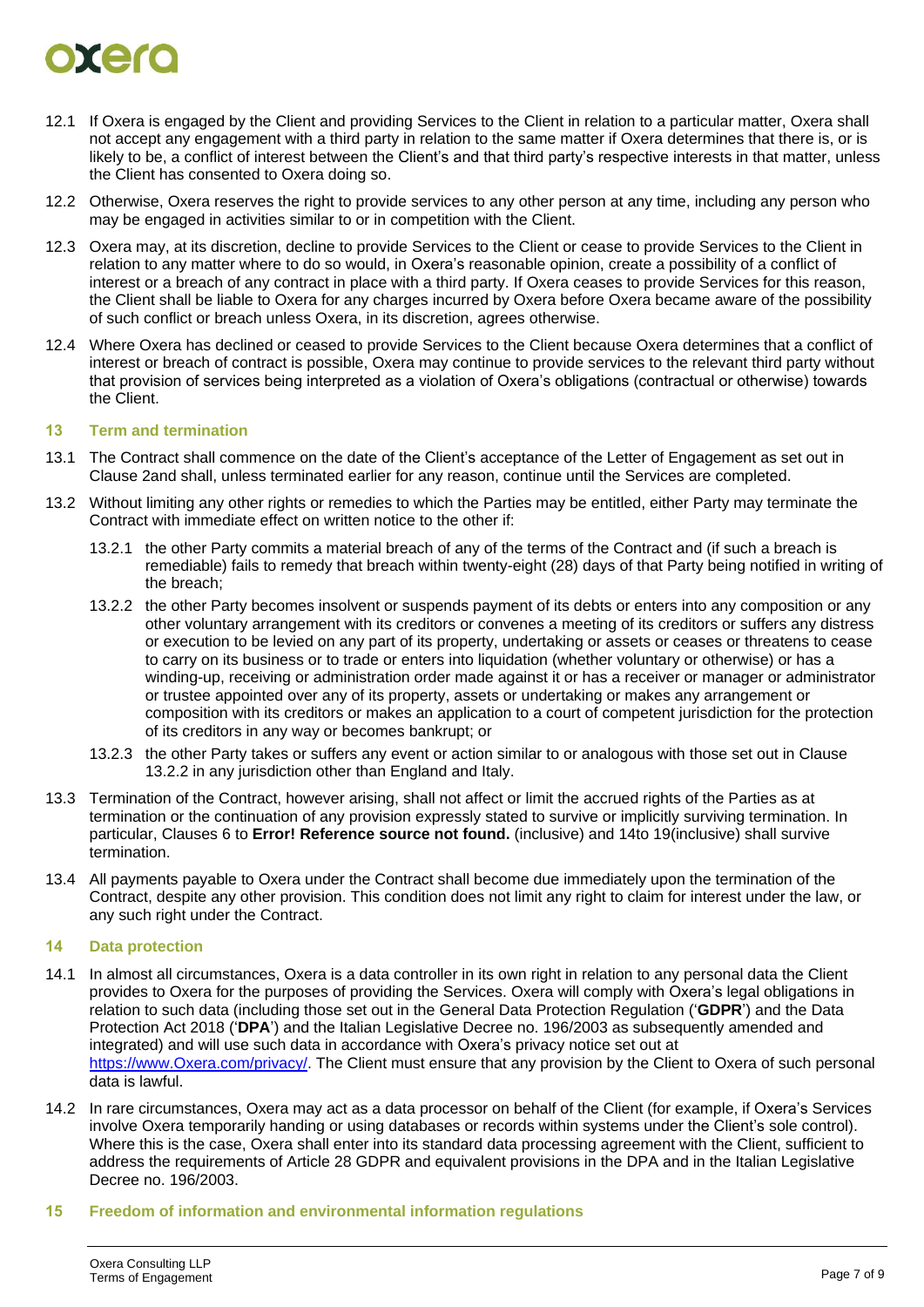# otek

- 15.1 If the Client receives a request under the UK Freedom of Information Act 2000 ('**FOIA**') or the UK Environmental Information Regulations 2004 ('**EIR**') and/or Italian Legislative Decree no. 195/2005 in relation to information relating to Oxera or which includes any of Oxera's Confidential Information, the Client shall inform Oxera by written notice of the request as soon as practicable and in any event within five (5) Business Days after receipt of the request. Such notice must detail the nature of the information requested including the date of the request, the name of the requestor (to the extent it is lawful to disclose this to Oxera), and details of any information that the Client is considering releasing to the requestor.
- 15.2 If the Client determines that any such information (including Oxera's Confidential Information) must be disclosed pursuant to the FOIA or EIR or Italian Legislative Decree no. 195/2205, the Client shall notify Oxera by written notice of that decision at least five (5) Business Days before disclosure. Such notice shall include details of the information which the Client proposes to disclose.
- 15.3 The Client shall, prior to disclosing any such information under the FOIA, EIR, Italian Legislative Decree no. 195/2205 or otherwise, promptly consult with Oxera and take Oxera's views into account.

#### **16 Disputes and mediation**

- 16.1 Oxera is committed to resolving any disputes arising out of or in connection with the Services as efficiently as possible. Any disputes shall be referred to the Oxera Project Manager in the first instance who shall attempt to resolve the dispute. If the Oxera Project Manager is unable to resolve the dispute within fourteen (14) days of its referral to him or her, the dispute shall be referred to the Oxera Project Director, who shall endeavour to resolve the dispute through negotiation with an authorised representative of the Client's organisation.
- 16.2 If the dispute has not been resolved within fourteen (14) days of referral to the Oxera Project Director, it shall be referred to mediation in accordance with the provisions of the Legislative Decree no. 28/2010 and its subsequent amendments and additions. If the dispute is not settled through mediation, the provision of Clause [19.10](#page-8-0) shall apply.

#### **17 Non-solicitation**

17.1 The Client will not during the term of the Contract or for six (6) months after its termination directly or indirectly solicit or offer employment or engagement to any of Oxera's employees who have been involved in the provision of the Services or the negotiation or management of the Contract.

#### **18 Notices**

18.1 Any notice under the Contract must be in writing and must be delivered by hand or sent by registered mail to the registered office of the other Party. A notice delivered by hand shall be deemed to have been received when delivered (or if delivery is not in business hours, on the first Business Day following delivery). A correctly addressed notice sent by registered mail shall be deemed to have been received on the second Business Day after posting.

#### <span id="page-7-0"></span>**19 General**

- 19.1 Neither Party shall be liable for any breach of the Contract (except payment obligations) caused by acts, events, omissions or accidents beyond its reasonable control.
- 19.2 A waiver of any right under the Contract is effective only if it is in writing and it applies only to the Party to whom the waiver is addressed and the circumstances for which it is given.
- 19.3 Unless otherwise provided, rights arising under the Contract are cumulative and do not exclude rights provided by law.
- 19.4 If any provision or part-provision of the Contract is found by any court or administrative body of a competent jurisdiction to be invalid, unenforceable or illegal, that provision or part-provision shall be severed and the other provisions shall remain in force.
- 19.5 The Contract constitutes the entire agreement between the Parties and supersedes and extinguishes all previous agreements, representations and understandings between them relating to its subject matter. Each Party acknowledges that in entering into the Contract it does not rely on any representation not set out in the Contract.
- 19.6 Neither Party may without the other Party's prior written consent assign, transfer, charge, or deal in any other manner with any of its rights or obligations under the Contract.
- 19.7 Nothing in the Contract is intended to or shall operate to create a partnership between the Parties, or to authorise either Party to act as agent for the other, and neither Party shall have authority to bind the other in any way (including by making of any representation or warranty, assuming any obligation or liability or exercising any right or power).
- 19.8 A person who is not a Party to the Contract shall not have any right under Article 1411 of the Italian civil code to enforce any of its terms, except that Oxera Individuals may rely on and enforce Clause [2.4](#page-1-1) and any Oxera